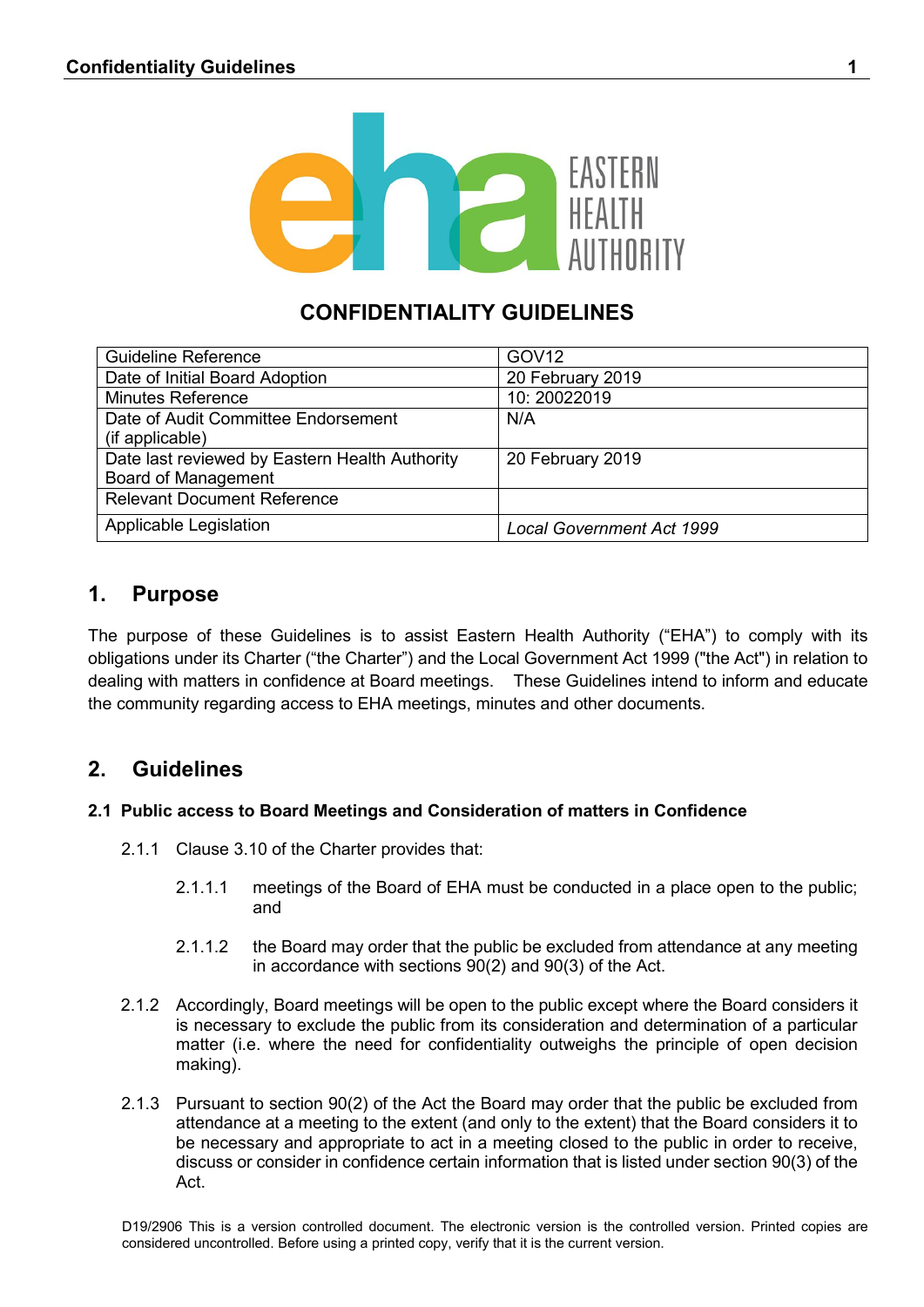#### **Procedure for Moving into Confidence at Board Meetings**

- 2.1.4 Pursuant to sections 90(2) and 90(3) of the Act, the Board may only resolve to exclude the public from a meeting to consider the following information in confidence:
	- 2.1.4.1 information the disclosure of which would involve the unreasonable disclosure of information concerning the personal affairs of any person (living or dead);
	- 2.1.4.2 information the disclosure of which:
		- a. could reasonably be expected to confer a commercial advantage on a person with whom EHA is conducting, or proposing to conduct, business, or to prejudice the commercial position of EHA; and
		- b. would, on balance, be contrary to the public interest;
	- 2.1.4.3 information the disclosure of which would reveal a trade secret;
	- 2.1.4.4 commercial information of a confidential nature (not being a trade secret) the disclosure of which:
		- 2.1.4.4.1 could reasonably be expected to prejudice the commercial position of the person who supplied the information, or to confer a commercial advantage on a third party; and
		- 2.1.4.4.2 would, on balance, be contrary to the public interest;
	- 2.1.4.5 matters affecting the security of EHA, members or employees of EHA, or EHA property, or the safety of any person;
	- 2.1.4.6 information the disclosure of which could reasonably be expected to prejudice the maintenance of law, including by affecting (or potentially affecting) the prevention, detection or investigation of a criminal offence, or the right to a fair trial;
	- 2.1.4.7 matters that must be considered in confidence in order to ensure that EHA does not breach any law, order or direction of a court or tribunal constituted by law, any duty of confidence, or other legal obligation or duty;
	- 2.1.4.8 legal advice;
	- 2.1.4.9 information relating to actual litigation, or litigation that EHA believes on reasonable grounds will take place, involving EHA or an employee of EHA;
		- 2.1.4.9.1 information the disclosure of which:
		- 2.1.4.9.2 would divulge information provided on a confidential basis by or to a Minister of the Crown, or another public authority or official (not being an employee of EHA, or a person engaged by EHA); and
		- 2.1.4.9.3 would, on balance, be contrary to the public interest;
	- 2.1.4.10 tenders for the supply of goods, the provision of services or the carrying out of works.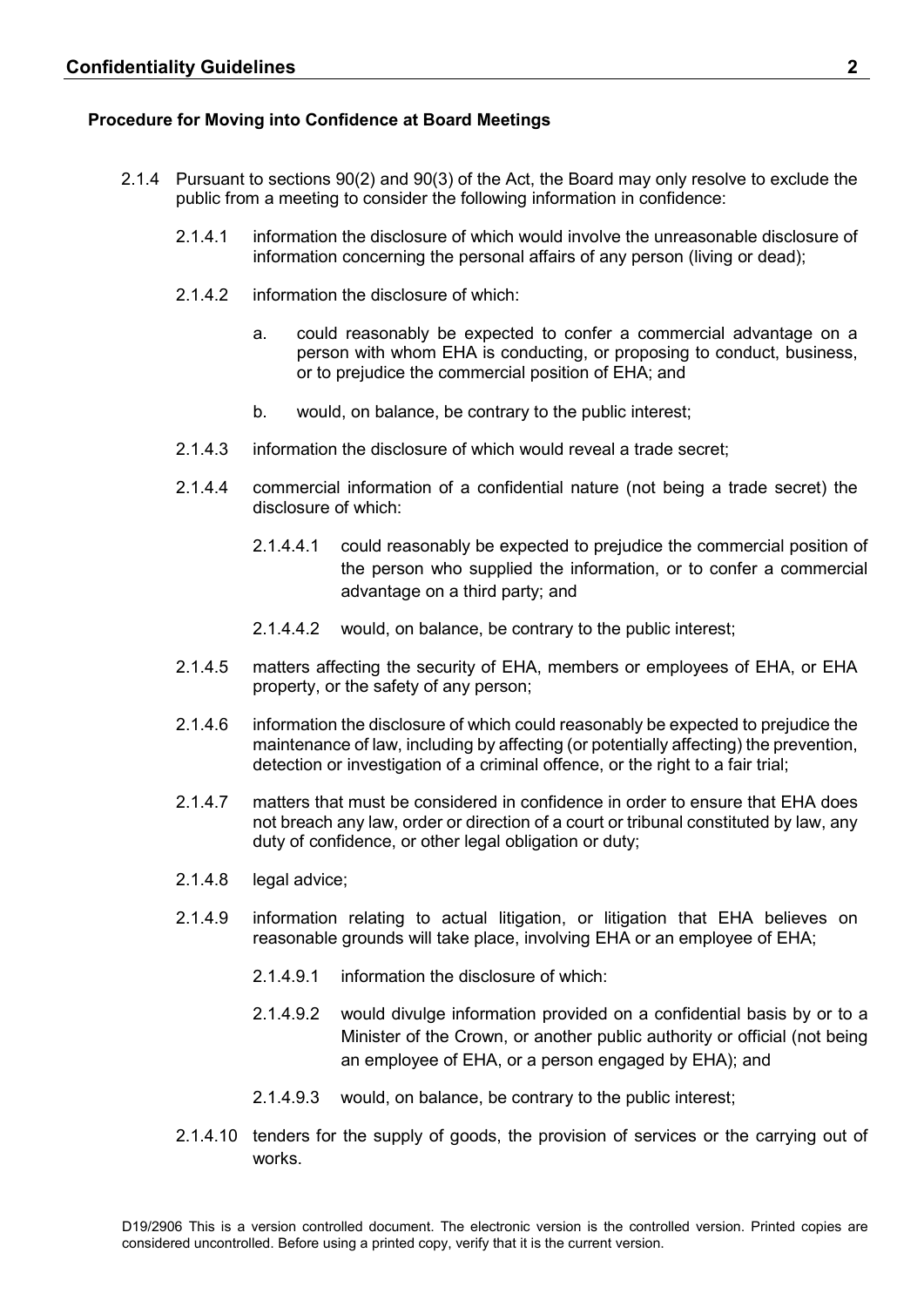- 2.1.5 If the Board considers that the public ought to be excluded from the meeting in order to receive, discuss or consider in confidence any of the information listed above, it may formally resolve to exclude the public from the meeting for so long as the Board considers the particular agenda item. Where a resolution is passed in these terms, all members of the public present (including staff) must leave the room unless he/she is specifically named in the resolution as being entitled to remain in the meeting.
- 2.1.6 If the Board intends to consider multiple items in confidence, then the meeting must apply sections 90(2) and 90(3) on an item-by-item basis.
- 2.1.7 Once the Board finalises its consideration of a particular matter in respect of which it has resolved to consider in confidence, the public are permitted to re-enter the meeting. If there is a further matter that needs to be considered in confidence it is necessary to again undertake the process described above.
- 2.1.8 If the Board resolves to exclude the public in order to consider an agenda item in confidence this must be recorded in the minutes of the meeting. Pursuant to clause 3.10 of the Charter, the minutes must record the resolution relied upon to move into confidence and include reference to the specific ground(s) under section 90(3) of the Act that were relied upon for this purpose and the factual reasons relevant to the application of the ground(s) in the circumstances.

#### **2.2 Public access to EHA Documents**

- 2.2.1 Clause 3.11 of the Charter addresses public access to EHA's documents. It provides that a person is entitled to inspect (and to obtain a copy of for a fee) minutes of Board meetings, reports received by the Board and recommendations presented to the Board in writing and adopted by the Board but excluding any document (or part thereof) that:
	- 2.2.1.1 relates to a matter considered in confidence at a Board meeting; and
	- 2.2.1.2 the Board has ordered to be kept confidential.
- 2.2.2 The above provisions operate such that the Board can only resolve to keep documents confidential under clause 3.11 of the Charter where it has first resolved to consider them in confidence in reliance upon a ground under section 90(3) of the Act (i.e. a "two-step" process is required where the Board wishes to maintain documents considered in confidence at a Board meeting as confidential).
- 2.2.3 For the avoidance of doubt, the Board can simply resolve to consider a matter in confidence for discussions to take place, and may determine not to resolve to maintain the related documentation considered at the meeting as confidential.

#### **2.3 Procedure for Ordering Documents to be Maintained as Confidential**

- 2.3.1 Once discussion of a confidential matter has concluded, the Board will consider if it is necessary to make an order that a document associated with the particular matter (including minutes) remain confidential. If the Board determines this is appropriate it will resolve to make a confidentiality order to this effect in accordance with clause 3.11(c) of the Charter.
- 2.3.2 The resolution will include: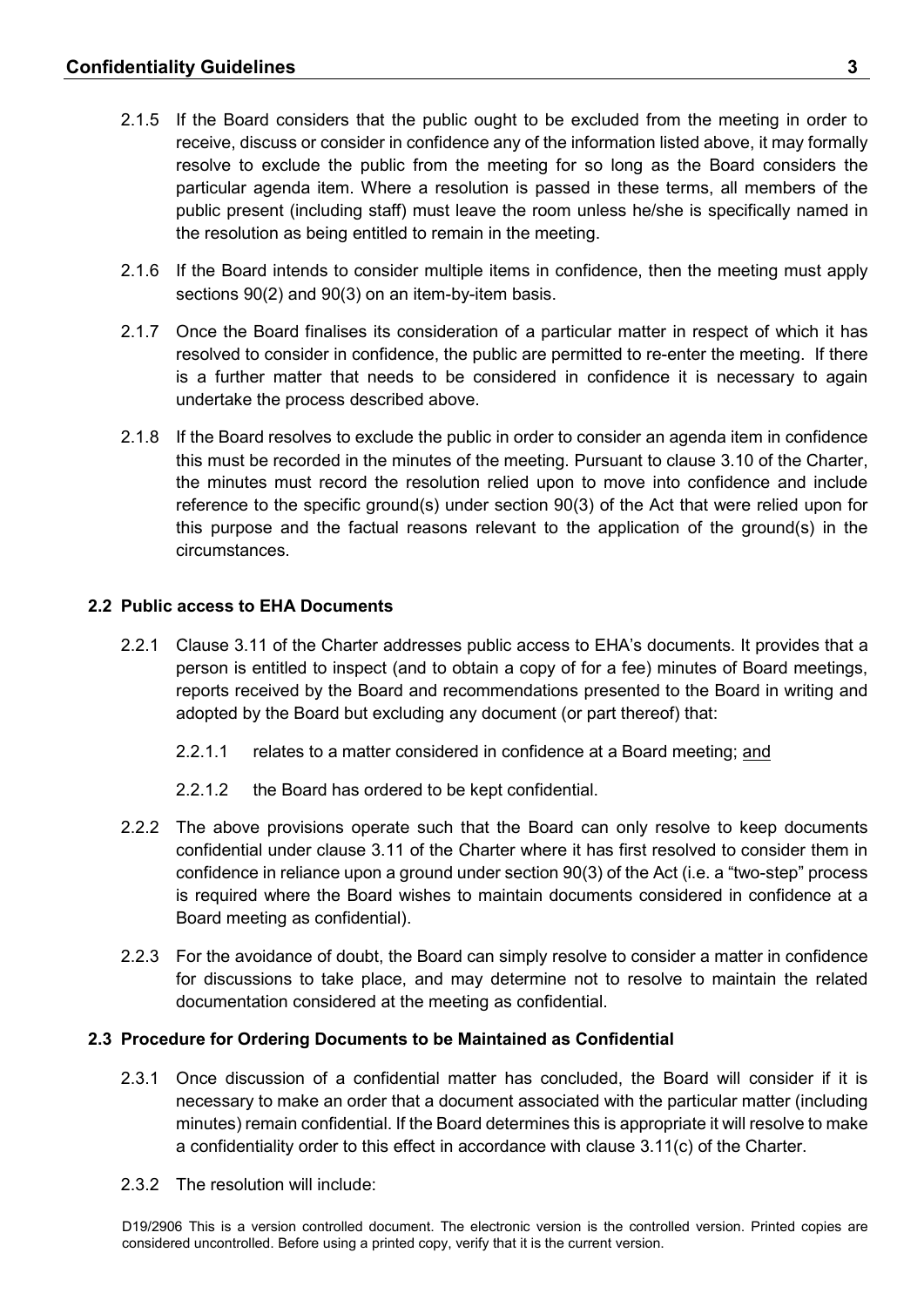- 2.3.2.1 reference to the fact it is made under clause 3.11 of the Charter and the grounds under section 90(3) of the Act initially relied upon by the Board to consider the relevant matter in confidence;
- 2.3.2.2 the duration of the order or the circumstances in which the order will cease to apply, or a period after which the order must be reviewed; and
- 2.3.2.3 where applicable, whether the power to revoke that particular order will be delegated to an employee of EHA and if so who or, whether the order may only be revoked by the Board.
- 2.3.3 For the purposes of fulfilling the requirements under paragraphs 3.5.2 and 3.5.3, the Board may simply resolve (on a case-by-case basis where it sees fit) that *"the power to revoke this order is delegated to the Chief Executive Officer of EHA (including any person acting in that office) and that the order will apply until the Chief Executive Officer (or any person acting in that office) determines to revoke the order"*.
- 2.3.4 Any order that has a duration of or continues in operation for more than 12 months will be reviewed at least once annually.
- 2.3.5 A confidentiality order made pursuant to clause 3.11 of the Charter will automatically lapse if the time or event specified in the order has elapsed or occurred (i.e. in these circumstances there is no need for the Board to resolve for the confidential order to be lifted).
- 2.3.6 Once an order has lapsed, the minutes and/or documents automatically become public and EHA will make this information publicly available as soon as practicable. This includes, where applicable, updating public minutes as necessary to include the portion of the minutes subject of the order to ensure access to it by members of the public in accordance with the Charter.
- 2.3.7 The Chief Executive Officer is responsible for ensuring all necessary steps are taken to ensure information that is subject of a confidentiality order that has lapsed or has otherwise been revoked is made accessible to the public.

#### **2.4 Annual Review of Confidentiality Orders and Delegation to Revoke Order**

- 2.4.1 EHA will undertake a review of confidentiality orders annually. For this purpose, EHA will maintain a register detailing all confidentiality orders made by the Board from time to time that specifies (where applicable):
	- 2.4.1.1 the matter to which the order relates (including the relevant agenda item reference);
	- 2.4.1.2 the date the order was made;
	- 2.4.1.3 the grounds under section 90(3) of the Act initially relied upon by the Board to move into confidence to consider the matter;
	- 2.4.1.4 the duration of the order;
	- 2.4.1.5 the last review date and outcome;
	- 2.4.1.6 the next review date; and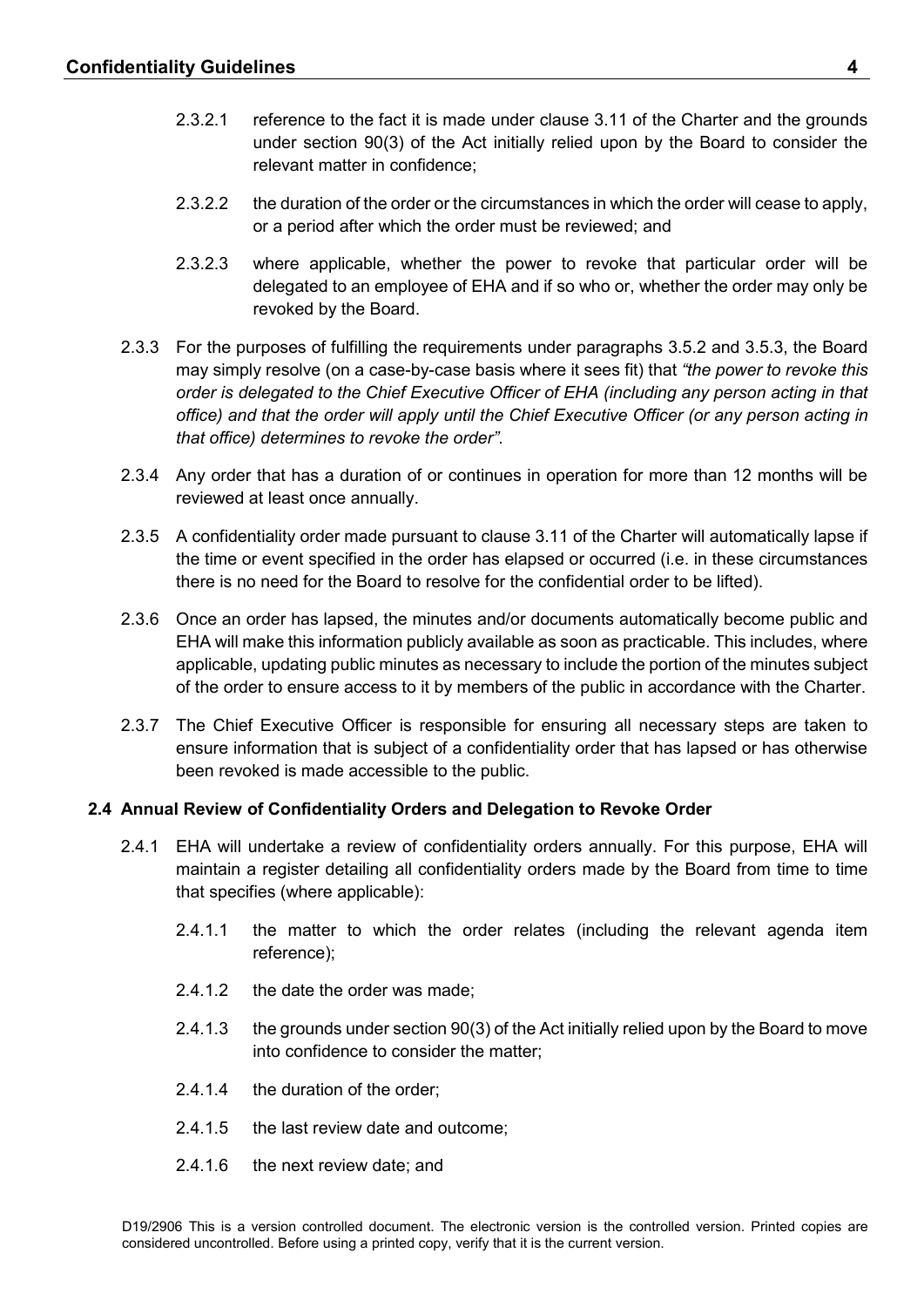- 2.4.1.7 the expiry date of the order or the date that the order is otherwise revoked and by whom (where applicable).
- 2.4.2 The purpose of the annual review is to:
	- 2.4.2.1 assess whether the grounds to maintain confidentiality in respect of a document are still relevant and if so, to record why and if not, to consider whether the order should be revoked (i.e. which is relevant if the terms of the order are that it operates until such time as it is revoked by the Chief Executive Officer); and
	- 2.4.2.2 determine, prior to the expiry of existing confidentiality orders, whether there is a need for a new confidential order to be made by the Board in relation to the information subject of the order (or part of it) and if so, to facilitate this occurring; and
	- 2.4.2.3 ensure information subject of a lapsed (or expired) order is accessible to the public.
- 2.4.3 If it is determined during an annual review that there are any items that require a new confidentiality order because the original order is about to expire, then the reviewer will prepare a report to the Board making recommendations with respect to each item to be retained in confidence. The Board must then determine (on an item by item basis) whether to remake a confidentiality order having regard to the grounds under section 90(3) of the Act. For this purpose, the Board must first resolve to move into confidence to consider the matter and where it determines to remake a confidentiality order to maintain the documents as confidential beyond the expiry date of the original order, the Board must resolve to make a new order to this effect in accordance with clause 3.11(c) of the Charter (as per the procedure set out in paragraphs 3.4 and 3.5 above.
- 2.4.4 For the avoidance of doubt, the Board can only make a new order to maintain documents as confidential provided that the original confidentiality order that applies to the document has not lapsed or been revoked.

#### **2.5 Delegations Relating to Review of Confidentiality Orders**

- 2.5.1 By adopting these Guidelines, EHA hereby resolves to delegate the following powers to the Chief Executive Officer of EHA (including any person acting in that office):
	- 2.5.1.1 the power to conduct the annual review of confidentiality orders made by the Board; and
	- 2.5.1.2 the power to revoke a confidentiality order made by the Board where the Chief Executive Officer sees fit, unless the terms of the order specifies that only the Board may revoke the order.
- **2.6** The Chief Executive Officer may subdelegate these powers to an employee of EHA where he sees fit.